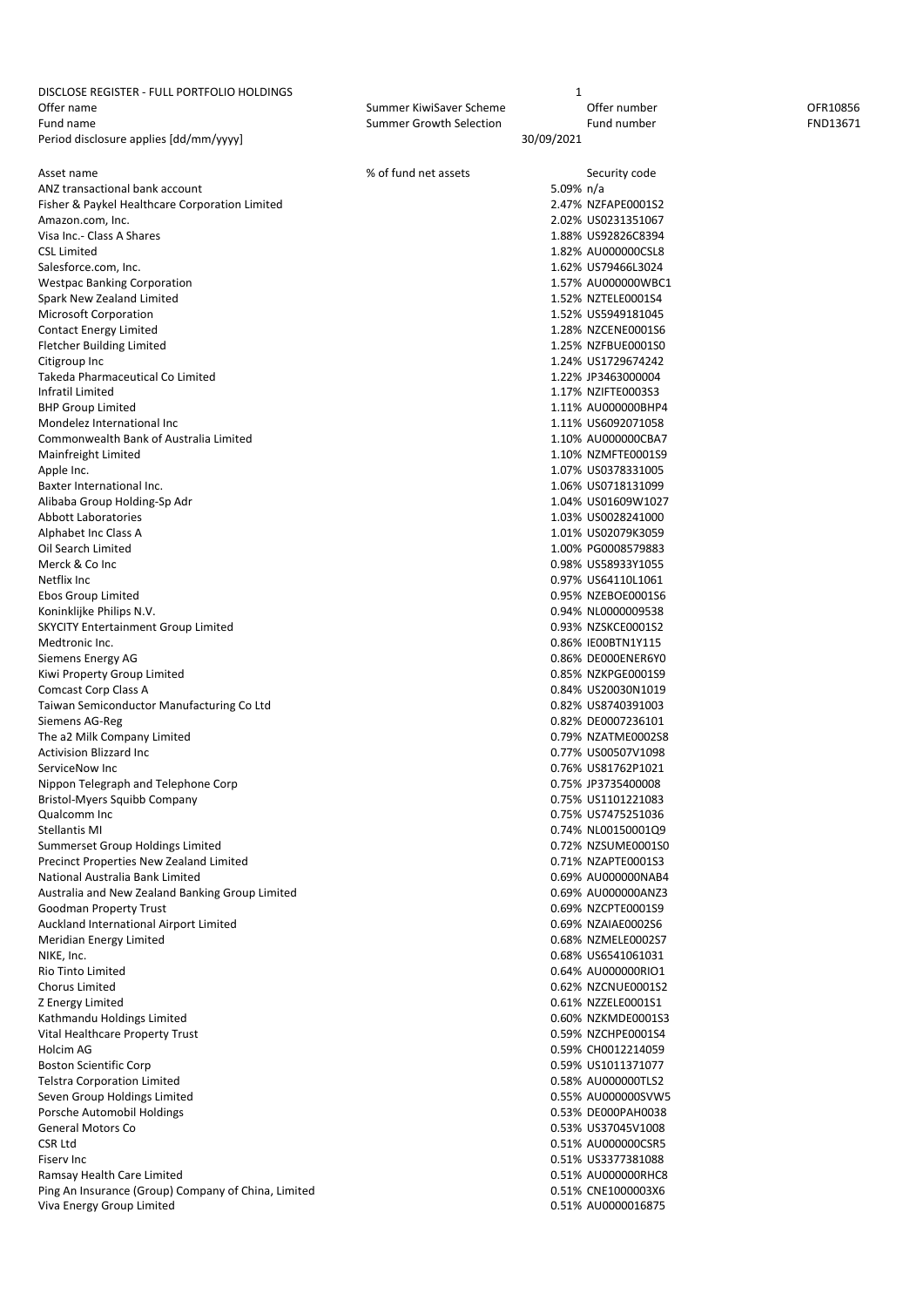Stride Property Group 0.51% NZSPGE0001S2 Wesfarmers Limited 0.50% AU000000WES1 Adobe 0.50% US00724F1012 Ryman Healthcare Limited **Contract Contract Contract Contract Contract Contract Contract Contract Contract Contract Contract Contract Contract Contract Contract Contract Contract Contract Contract Contract Contract Contrac** Coca-Cola Ltd 0.48% US1912161007 Palo Alto Networks, Inc. 2008 and 2009 and 2009 and 2009 and 2009 and 2009 and 2009 and 2009 and 2009 and 2009  $\alpha$ Downer EDI Limited 0.46% AU000000DOW2 Macquarie Group Limited JD.Com INC 0.45% KYG8208B1014 JP Morgan Chase & Co. AUD Cash Deposit 0.44% n/a Argosy Property Limited **Argosy Property Limited** 6.43% NZARGE0010S7 Sanofi SA 0.43% FR0000120578 Tencent Holdings Limited **1.43% KYG875721634** AstraZeneca Plc 0.43% GB0009895292 Woolworths Limited 0.41% AU000000WOW2 Tower Limited 0.40% NZTWRE0011S2 Property For Industry Limited **1.2000** Control 1.000 Magnetic Control of the United Control 1.39% NZPFIE000155 Insurance Australia Group Limited **0.38% AU000000IAG3** The New Zealand Refining Company Limited 0.38% NZNZRE0001S9 Atlas Arteria Group 0.38% AU0000013559 Genesis Energy Limited **6.28% N2GNEE0001S7 CONSIDENT CONSIDERING CONSIDERING CONSIDERING CONSIDERING CONSIDERING CONSIDERING CONSIDERING CONSIDERING CONSIDERING CONSIDERING CONSIDERING CONSIDERING CONSIDERING CONSIDERING** Z Energy Ltd 01/11/2021 4.01% 0.37% NZZELD0040L6 Fortescue Metals Group Limited 0.36% AU000000FMG4 South32 Limited 0.36% AU000000S320 Housing New Zealand 3.36% 12/06/2025 0.35% NZHNZD0625L3 Deere & Company 0.35% US2441991054 Baidu Inc 0.35% KYG070341048 New Zealand Local Government Funding Agency Ltd 14/04/203 3.500 1.500 1.500 1.54% NZLGFDT009C0 Michael Hill International Ltd 0.34% AU000000MHJ4 Oceania Healthcare Limited 0.33% NZOCAE0002S0 Brambles Limited 0.32% AU000000BXB1 Northern Star Resources Limited 0.32% AU000000NST8 Lendlease Group 0.30% AU000000LLC3 Smartgroup Corporation Limited **0.29% AU000000SIQ4** Shopping Centres Australasia Property Group 0.29% AU00000000 AV7 Bank of China 0.29% CNE1000001Z5 Goodman Group 0.28% AU000000GMG2<br>Sydney Airport Holdings Pty Ltd<br>0.28% AU000000SYD9 Sydney Airport Holdings Pty Ltd IRESS Limited 0.27% AU000000IRE2 Skellerup Holdings Limited 0.27% NZSKXE0001S8 Emeco Holdings Ltd **2.27% AU000000EHL7** BlueScope Steel Limited and Controller and Controller and Controller and Controller and Controller and Controller and Controller and Controller and Controller and Controller and Controller and Controller and Controller and New Zealand Rural Land Company 0.26% NZNZLE0001S2 China Railway Construction Corporation Limited 0.26% CNE100000981 My Food Bag Group Ltd 0.25% NZMFBE0004S1 Tasssal Group Limited 0.24% AU000000TGR4 OOH! Media Limited 0.24% AU000000OML6 New Zealand Local Government Funding Agency Ltd 15/04/202<br>
1.500 March 2020 4.500 March 2020 4.500 March 2020 4.500 March 2020 4.500 March 2020 4.500 March 2020 4.500 March 2020 4.500 March 2020 4.500 March 2020 4.500 Marc IOOF Holdings Limited 0.23% AU000000IFL2 Scentre Group Limited and Scentre Group Limited and Scentre Group Limited and Scentre Group Limited and Scentre G<br>
Scentre Group Limited and Scentre Control of the Scenetre Control of the Scenetre Control of the Scenetre C Freightways Limited Resimac Group Ltd 0.23% AU0000033094 Mirvac Group 0.23% AU000000MGR9 Super Retail Group Limited **0.22% AU000000SUL0** QBE Insurance Group Limited **0.22% AU000000QBE9** Westpac New Zealand 1.439% 24/02/2026 0.22% NZWNZD0226L9 Housing New Zealand 2.97% 12/06/2023 0.22% NZHNZD0623L8 Woodside Petroleum Limited 0.21% AU000000WPL2 ProShares VIX Short-Term Futures ETF and the state of the state of the control of the US74347Y8545<br>Aristocrat Leisure Limited and the control of the control of the control of the control of the control of the c Aristocrat Leisure Limited Sky Network Television Limited **Containers and Containers and Containers and Containers and Containers and Containers and Containers and Containers and Containers and Containers and Containers and Containers and Containers** Cleanaway Waste Management Limited 0.20% AU000000CWY3 Santos Limited 0.19% AU000000STO6 Mcmillan Shakespeare Limited **0.19% AU000000MMS5** Estia Health Ltd 0.19% AU000000EHE2 Transurban Group 2012 12:00 12:00 12:00 12:00 12:00 12:00 12:00 12:00 12:00 12:00 12:00 12:00 12:00 12:00 12:0 New Zealand Local Government Funding Agency Ltd 15/04/202 1.75% 0.18% NZLGFDT008C2 Comvita Limited 0.18% NZCVTE0001S7 New Zealand Local Government Funding Agency Ltd 15/04/202<br>
2.18% NZLGFDT011C6 Service Stream Limited **6.18% AU000000SSM2** 

0.43% NZMRPE0001S2 0.30% FR0000121972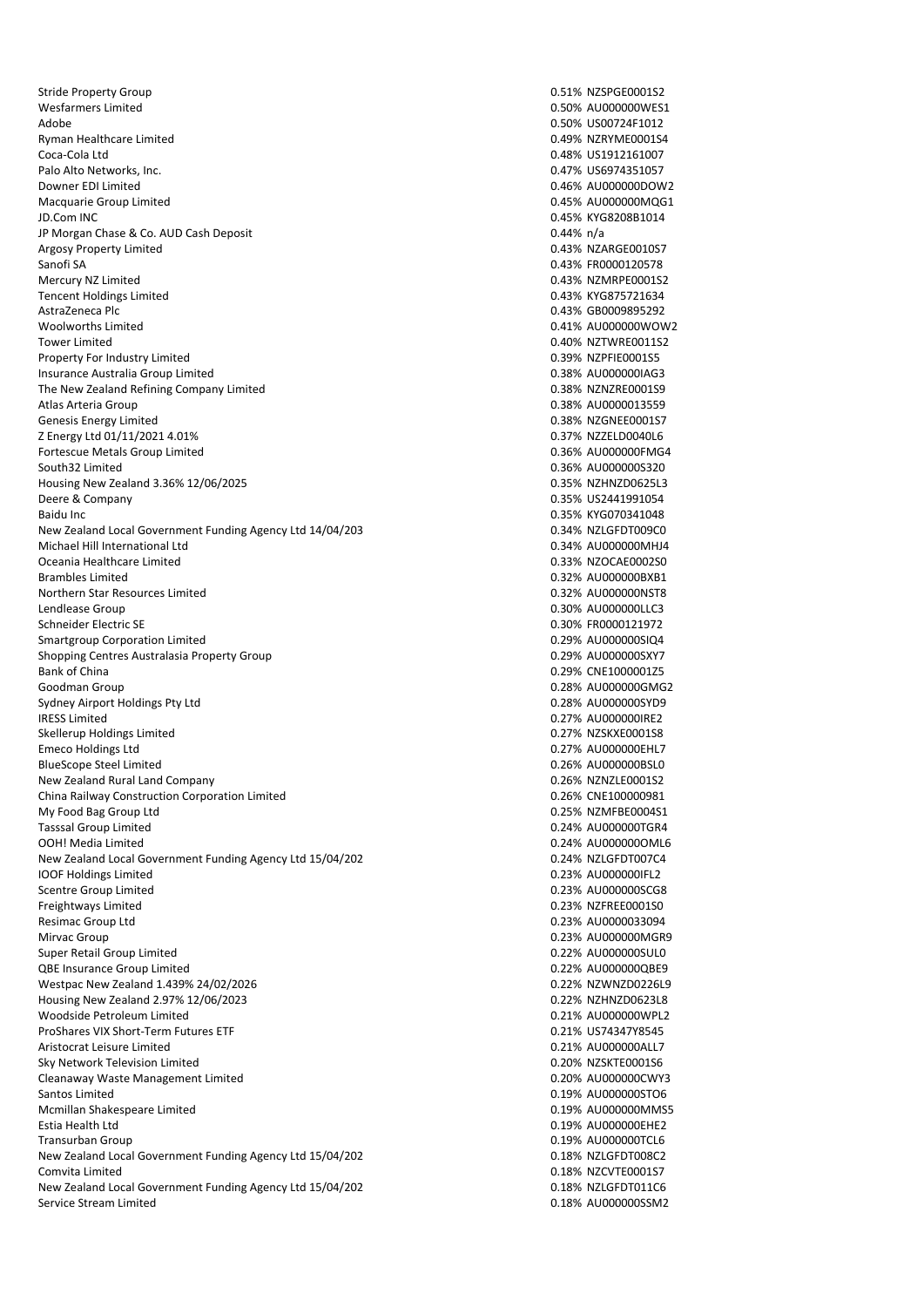Delegat Group Limited 0.17% NZDGLE0001S3 AMP Limited 0.17% AU000000AMP6 Pushpay Holdings Limited **Department Controller Controller Controller Controller Controller Controller Controller Controller Controller Controller Controller Controller Controller Controller Controller Controller Controlle** NEXTDC Limited 0.16% AU000000NXT8 Investore Property Limited 0.16% NZIPLE0001S3 Vector Limited 0.16% NZVCTE0001S7 Reject Shop Ltd 0.16% AU000000TRS9 Charter Hall Group Limited **Charter Hall Group Limited** 0.15% AU000000CHC0 New Zealand Local Government Funding Agency Ltd 14/04/202 <br>
2.15% NZLGFDT010C8 Capitol Health Limited 0.15% AU000000CAJ0 Origin Energy Limited 0.15% AU000000ORG5 Challenger Limited 0.15% AU000000CGF5 Adairs Ltd 0.15% AU000000ADH2 JP Morgan Chase & Co. USD Cash Deposit 0.15% n/a REA Group Limited **Calculation Controllering Calculation** Calculation Calculation Calculation Calculation Calculation Calculation Calculation Calculation Calculation Calculation Calculation Calculation Calculation Calculat ResMed Inc. 2015 2016 2017 2018 2019 2017 2018 2019 2019 2017 2018 2019 2019 2017 2018 2019 2019 2019 2019 201 Housing New Zealand 3.42% 18/10/2028 0.14% N2HNZD0628L7 Treasury Wine Estates Limited **1.14% AU000000TWE9** Port of Tauranga Limited **Department of Tauranga Limited** 0.14% NZPOTE0003S0 Suncorp Group Limited **0.13% AU000000SUN6** The Star Entertainment Group Limited **Calcular Control Control Control Control Control Control Control Control Control Control Control Control Control Control Control Control Control Control Control Control Control Control** James Hardie Industries PLC 0.12% AU000000JHX1 U S TREASURY BILLS 0.12% 912796C31 Altium Limited 0.12% AU00000ALU8 Boral Limited 0.12% AU000000BLD2 Fonterra Shareholders' Fund 0.12% NZFSFE0001S5 Pacific Edge Limited **0.12% N2PEBE0002S1** Bank of New Zealand 08/06/2026 1.884% 0.11% N2BNZDT397C8 New Zealand Local Government Funding Agency Ltd 15/05/203 1.25% 0.11% NZLGFDT017C3 Dunedin City Treasury 16/11/2026 0.676% 0.11% NZDCTDT191C4 APA Group Limited **APA Group Limited** 2.11% AU000000APA1 Vector Ltd 14/03/2024 4.996% 0.11% National Decision of the USA of the USA of the USA of the USA of the USA of the USA of the USA of the USA of the USA of the USA of the USA of the USA of the USA of the USA of the USA of t Dunedin City Treasury 1.93% 18/04/2028<br>
Transpower New Zealand Limited 04/09/2025 1.735%<br>
0.11% NZTRPD0070L9 Transpower New Zealand Limited 04/09/2025 1.735% Kiwibank Subordinated Bonds 2.36% 11/12/2030 0.10% 0.10% NZKIWD1230L2 Aurizon Holdings Limited **Automatic Except Control** Control of the Control O.10% AU000000AZJ1 Independence Group NL 0.10% AU000000IGO4 Marsden Maritime Holdings Ltd. 0.10% NZNTHE0001S3 Afterpay Limited 0.10% AU000000APT1 Asset Plus Limited **2.000 and 2.000 and 2.000 and 2.000 and 2.000 and 2.000 and 2.000 and 2.000 and 2.000 and 2.000 and 2.000 and 2.000 and 2.000 and 2.000 and 2.000 and 2.000 and 2.000 and 2.000 and 2.000 and 2.000 and 2.** ASB Bank Limited 26/05/2021 4.245% 0.09% NZABBDG002C2 Xero Limited 0.09% NZXROE0001S2 Integral Diagnositcs Ltd 0.09% AU000000IDX2 Charter Hall Long Wale REIT 0.08% AU000000CLW0 JP Morgan Chase & Co. JPY Cash Deposit 0.08% n/a<br>
GMT Bond Issuer Limited 23/06/2022 5.00% 0.08% n/a compared 0.08% n/a compared 0.08% n/a compared 0.08% n/a c GMT Bond Issuer Limited 23/06/2022 5.00% 0.08% 0.08% NZGMBDT003C6<br>ASB Bank limited 19/08/2024 1.83% 0.08% 0.08% NZABBDG004C8 ASB Bank limited 19/08/2024 1.83% Meridian Energy Limited 20/03/2024 4.88% 0.08% 0.08% NZMELDT024C2 Meridian Energy Ltd 14/03/2023 4.53% 0.08% NZMELDT016C8 New Zealand Local Government Funding Agency Ltd 15/04/203<br>The manufacture of the CO208 NZLGFDT016C5 Transpower New Zealand Ltd 30/06/2022 4.30% 0.08% 0.08% NZTRPD0030L3<br>
Housing New Zealand Limited 05/10/2026 2.247% 0.08% 0.08% 0.08% 0.08% 0.08% 0.08% 0.08% 0.08% 0.08% 0.08% 0.0 Housing New Zealand Limited 05/10/2026 2.247% Breville Goup Ltd **Breville Goup Ltd** 0.07% AU000000BRG2 Trustpower Ltd 15/12/2022 4.01% 0.07% NZTPWDT150C2 Precinct Properties New Zealand Ltd 17/12/2021 5.54% 0.07% 0.07% NZPCTDT001C1 New Zealand Local Government Funding Agency Ltd 20/04/202 1.50% 1.50% 0.07% NZLGFDT012C4 Centuria Industrial REIT Centuria Industrial REIT Centuria Industrial REIT Centuria Industrial REIT Endeavour Group Ltd 0.07% AU0000154833 New Zealand Government 15/05/2032 2.00% 0.07% NZGOVDT532C8 Kiwibank Limited 20/09/2024 2.155% 0.07% NZKIWD0924L1<br>ANZ Bank New Zealand Limited 17/09/2031 2.99% 0.07% 0.07% NZANBDT024C7 ANZ Bank New Zealand Limited 17/09/2031 2.99% ANZ Capital Notes 25/05/2020 7.20% 0.07% NZANBDT013C0 Karoon Energy Ltd **6.06% AU00000000 CONSUMER** Genesis Energy Limited 5.0% 03/04/2025 0.06% NZGNEDT007C3 Turners Automotive Group Ltd 0.06% NZVNLE0001S1 Regis Healthcare Ltd 0.06% AU000000REG6 Christchurch International Airport Limited 24/05/2024 4.13% 0.06% NZCHCDT004C4 Argosy Property Limited Green Bonds 29/10/2026 2.90% 0.06% 0.06% NZARGDT002C4 Meridian Energy Limited 27/06/2025 4.21% 0.06% N2MELDT042C4 Westpac New Zealand Limited 29/07/2024 2.22% 0.06% 0.06% NZWNZD0724L3 CDL Investments New Zealand Limited **CDL Investments New Zealand Limited** 0.06% NZKGLE0001S8

0.17% AU000000GWA4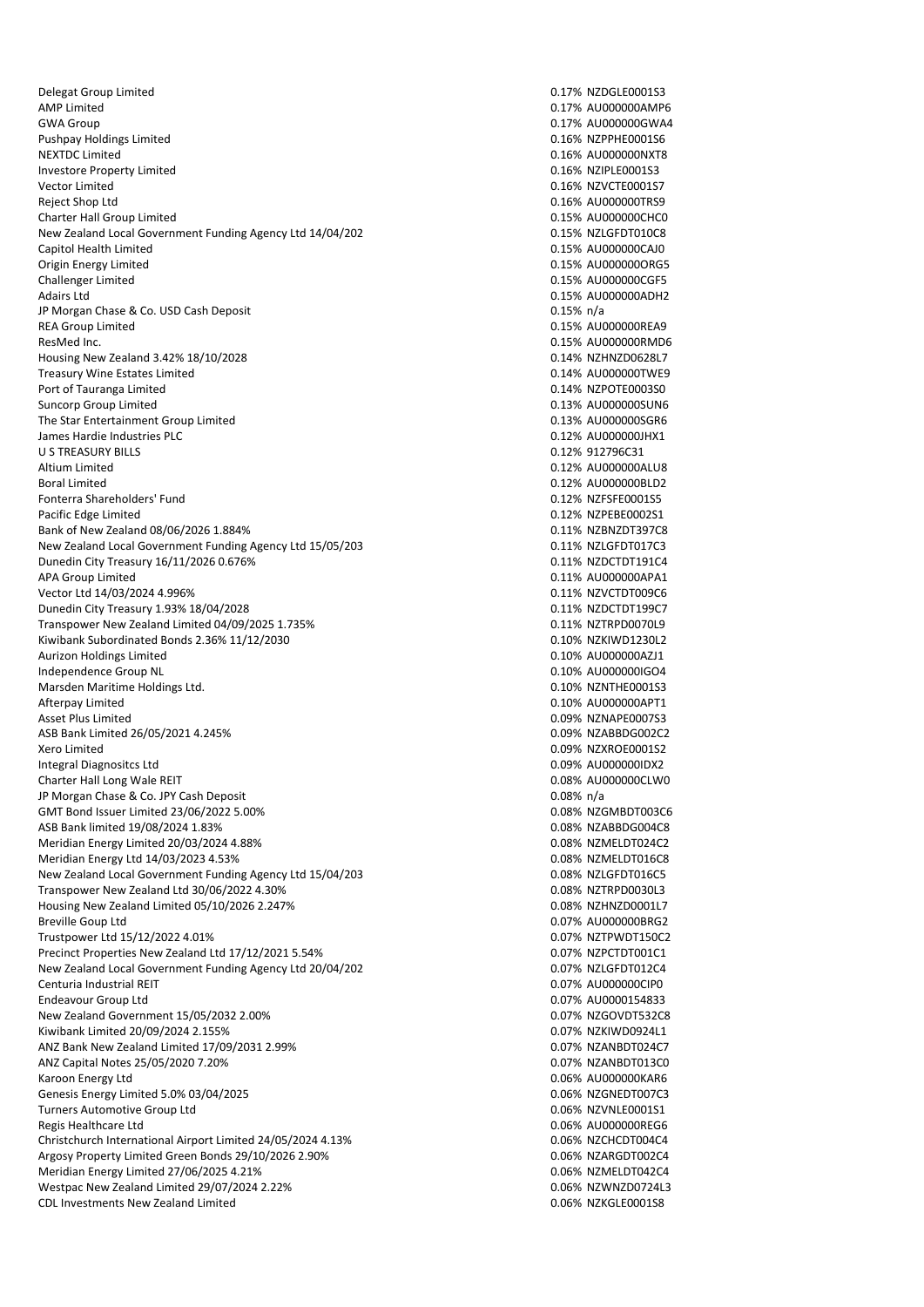Serko Ltd 0.06% NZSKOE0001S7 Argosy Property Limited Green Bonds 27/03/2026 4.00% 0.06% 0.06% NZARGDT001C6 Mercury NZ Limited 1.56% 09/14/27 0.06% NZMCYDG003C8 Christchurch City Holdings Limited Bonds 27/11/2024 3.58% 0.05% 0.05% NZCCHDT853C4 Genesis Energy Limited Bonds 09/06/2047 5.70% 0.05% 0.05% NZGNEDG004C5 The Warehouse Group Limited **Canadian Control of the Case of the Control of the Control of the Control of the Control of the Control of the Control of the Control of the Control of the Control of the Control of the Control** Tourism Holdings Limited<br>
Summerset Group Holdings Limited 4.20% 24/09/2025<br>
Summerset Group Holdings Limited 4.20% 24/09/2025 Summerset Group Holdings Limited 4.20% 24/09/2025 Chorus Ltd Bonds 02/12/2027 1.98% 0.05% NZCNUDT004C4 Rural Funds Group 0.05% AU000000RFF5 Powerco Ltd 06/08/2030 2.36% 0.05% N2PWCDT010C7 Kiwi Property Group Limited 07/09/2023 4.00% 0.05% NZKPGD0020L6<br>Napier Port Holdings Limited 07/09/2023 4.00% 0.05% NZMPHE000552 Napier Port Holdings Limited Westpac New Zealand Limited Fixed Rate Note 23/03/2023 3.72% 0.05% NZWNZD0323L4 U S TREASURY BOND 0.05% 912810SW9 Metlifecare Limited 20/09/2026 3.00% 0.05% 0.05% NZMETDT001C2 Fonterra Co-operative Group Ltd Fixed Rate Bonds 20/10/2021 4.33% 0.05% NZFCGDG003C9 Webjet Limited **2.05% AU000000WEB7** 2.05% AU000000WEB7 New Zealand Local Government Funding Agency Ltd 15/04/202 1.500 1.500 1.500 1.500 1.500 1.500 1.500 1.500 1.500 1.500 1.500 1.500 1.500 1.500 1.500 1.500 1.500 1.500 1.500 1.500 1.500 1.500 1.500 1.500 1.500 1.500 1.500 1. ASBBNK 1.646% 04/05/2026 0.05% NZABBDG005C5 Mercury NZ Limited 29/09/2026 2.160% 0.04% NZMCYDG004C6 Kiwi Capital Funding Ltd Perpetual Capital Notes 27/05/2020 7. <br>
0.04% NZKCFD0002L4 Vector Limited 1.575% 06/10/2026 0.04% N2VCTDT011C2 JAPANESE GOVT BOND (10Y) #363 0.04% BQ3480895 Organon & Co 0.04% US68622V1061 JP Morgan Chase & Co. HKD Cash Deposit  $0.04\%$  n/a<br>Trustnower Limited 22/02/2029 3.97% and a structure of the control of the control of the control of the control of the control of the control of the control of the contro Trustpower Limited 22/02/2029 3.97% Auckland City Council Green Bonds 28/09/2050 2.95% 0.04% 0.04% 0.04% NZAKCDT520C6 Insurance Australia Group Ltd 15/06/2022 5.15% 0.04% 0.04% NZIAGDT003C3 AGL Energy Limited 0.04% AU000000AGL7 Transpower New Zealand Limited 06/03/2025 3.823% 0.04% NZTRPD0050L1 Port of Tauranga 1.02% 29/09/2025 0.04% NZPOTD0925L1 Contact Energy Ltd 15/11/2021 4.40% 0.03% NZCEND0030L2 AFT Pharmaceuticals Ltd<br>
Housing New Zealand Limited 10/09/2035 1.534% <br>
O.03% NZHNZD0935L6 Housing New Zealand Limited 10/09/2035 1.534% Argosy Property Limited 27/10/27 2.20% 0.03% NZARGDT003C2<br>2 Energy Limited Limited 4 00% 03/09/2024 0.03% 0.03% NZZELD0060L4 Z Energy Limited Limited 4.00% 03/09/2024 U S TREASURY BOND 0.03% 912810ST6 CHINA GOVERNMENT BOND<br>
ONB FINANCE LTD SR UNSEC FRN SOFR
2005 19958204 QNB FINANCE LTD SR UNSEC FRN SOFR CHINA GOVERNMENT BOND **CHINA GOVERNMENT BOND** Auckland International Airport Ltd 09/11/2022 4.28% 0.03% 0.03% NZAIADT200L2 Vector Ltd 27/05/2025 3.45% 0.03% NZVCTDT090C6 Christchurch City Holdings Limited Bonds 06/12/2022 3.40% 0.03% 0.03% NZCCHDT839C3 Spark Finance Limited 3.37% 07/03/2024 0.03% NZSPFD0580L4 Mercury NZ Limited 06/03/2023 5.793% 0.03% NZMTYDT025C7 JAPANESE GOVT BOND (20Y) #154 0.03% UV8902925 Laybuy Group Holdings Ltd 0.03% NZLBYE0001S0 CASH MGMT BILL **CASH MGMT BILL** 2.003% 912796Q51 U S TREASURY INFLATE PROT BD 8 0.03% 9128283R9 CHINA GOVERNMENT BOND 0.03% BJ7352427 Wellington International Airport Limited 01/04/2030 4.00% 0.02% 0.02% NZWIAD0060L5 CHINA DEVELOPMENT BANK 0.02% AO7962449 Radius Residential Care Limited 0.02% NZRADE0005S4 ANZ Bank New Zealand Limited 20/03/2024 3.03% 0.02% NZANBDT023C9 Property for Industry Limited 4.25% 01/10/2025 0.02% NZPFIDT020C1 ISRAEL FIXED BOND 0.02% EI6295907 Sanford Limited 0.02% NZSANE0001S0 Genesis Energy Limited 20/07/2022 1.32% 0.02% 0.02% NZGNEDT008C1 Transpower New Zealand 08/10/2021 1.52% 0.02% 0.02% NZTRPD0080L8 New Zealand Local Government Funding Agency Ltd 15/04/2023 5.50% 0.02% NZLGFDT005C8 U S TREASURY NOTE Spark Finance Ltd 25/03/2022 4.50% 0.02% NZSPFD0322L1 Ryman Healthcare Limited 2.55% 18/12/2026 0.02% NZRYMD0010L2 CHINA DEVELOPMENT BANK 0.02% AN0889195 FRANCE GOVT OAT BD 0.02% ZP7360719 JAPANESE GOVT BOND (30Y) #61 0.02% AW6341746 Genesis Energy Ltd Bonds 18/03/2022 4.14% 0.02% 0.02% NZGNEDG001C1 U S TREASURY BOND 0.02% 912810SS8 JP Morgan Chase & Co. EUR Cash Deposit<br>
Trustpower Limited 15/12/2021 5.63% <br>
O.02% NZTPWDT140C3 Trustpower Limited 15/12/2021 5.63% CHINA GOVERNMENT BOND CHECK CHECK CHINA GOVERNMENT BOND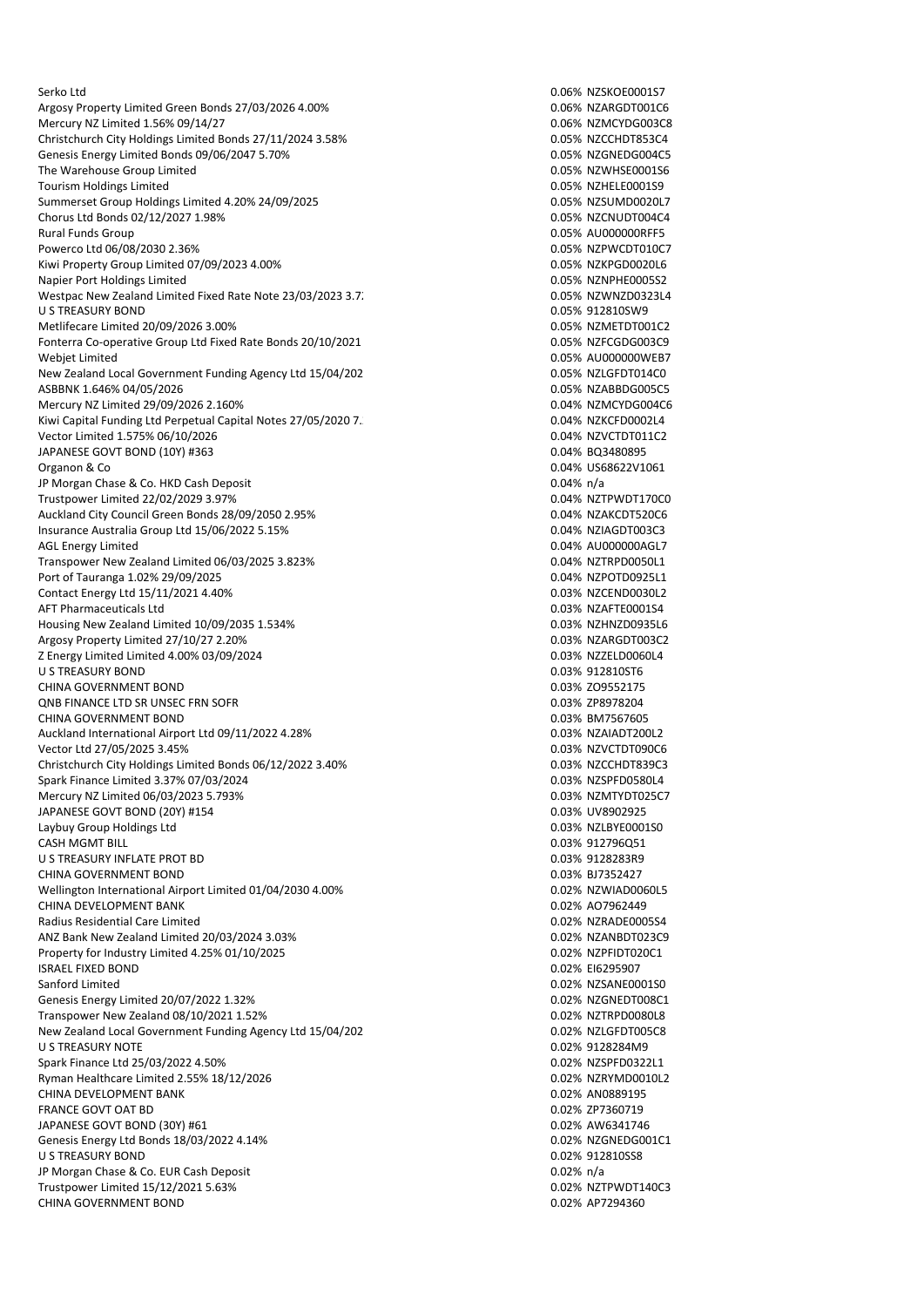Investore Property Limited 2.40 %31/08/2027 0.01 0.01% 0.01% NZIPLDT002C1 JAPANESE GOVT BOND (30Y) #71 0.01% BQ4051208 Arvida New Zealand 2.87% 22/02/2028 0.01% NZARVDT001C7 Auckland International Airport Limited 17/4/2023 3.64% 0.01% NZAIADT220L0 Mercury NZ Limited 11/07/2049 3.60% 0.01% NZMCYDG002C0 SkyCity Entertainment Group Ltd 21/05/2027 3.02% 0.01% 0.01% NZSKCDT001C7 U S TREASURY BILLS **CONTRACT AND INCOMEDIATE CONTRACT ON A SET OF A SET OF A SET OF A SET OF A SET OF A SET OF A SET OF A SET OF A SET OF A SET OF A SET OF A SET OF A SET OF A SET OF A SET OF A SET OF A SET OF A SET OF A S** Arvida Group Limited 0.01% NZARVE0001S5 Flight Centre Travel Group Limited<br>
NYKREDIT REALKREDIT AS SEC\*PARTIAL CALL\*<br>
O 01% BG5056190 NYKREDIT REALKREDIT AS SEC\*PARTIAL CALL\* JAPANESE GOVT BOND (30Y) #62 0.01% ZS0526047 GMTNZ 4.00% 01/09/2023 0.01% NZGMBDT005C1 TPMT 2019-4 A1 144A Wellington International Airport Limited 24/09/2031 3.32% 0.01% 0.01% NZWIAD0080L3 ISRAEL MAKAM BILL 0.01% BN7960154 FRANCE GOVT OAT BD 0.01% AN6136328 GMT Bond Issuer Limited 04/09/2028 2.262% 0.01% 0.01% 0.01% NZGMBDT007C7 Clearview Wealth Ltd 0.01% AU000000CVW9 JAPANESE GOVT BOND (ILB) #23 0.01% AS5951049 JYSKE REALKREDIT A/S SEC IO 0.01% AZ0551053 NATWEST GROUP PLC SR UNSEC **CONSECTED ASSAULT AND A CONSECTED ASSAULT A** CONSECTED A CONSECTED A CONSECTED A CONSECTED A CONSECTED A CONSECTED A CONSECTED A CONSECTED A CONSECTED A CONSECTED A CONSECTED A CONSECTED A CONSE JP Morgan Chase & Co. GBP Cash Deposit 0.01% n/a NYKREDIT REALKREDIT AS IO \*PARTIAL CALL\* 0.01% AZ1042375 ISRAEL FLOATING RATE 0.01% EJ5390657 JYSKE REALKREDIT A\*\*PARTIAL CALL\*\* 0.01% AX8961184 QATAR GOVT SR UNSEC REGS 0.01% AX5422925 CMLTI 2021-INV1 A3A WM50 WC2.9987 144A 0.01 0.01% 17329PAY8 JP Morgan Chase & Co. CNY Cash Deposit 0.01% n/a DEUTSCHE BANK NY SOFR 0.01% 251526CB3 STRA 2021-2X A SONIA3M + 90BP 0.01% 7452179A9 Trustpower Limited Bonds 29/07/2026 3.35% 0.01% NZTPWDT180C9 SUMITOMO MITSUI BANKING SEC 0.01% AZ0983637 FSQ 2020-2X A SONIA3M + 130BP 0.01% CX2AV3019 CASH COLLATERAL FUT MSC USD 0.01% CCMSCXUS7 **ISRAEL TREASURY BILL MOF** Kiwi Property Group Limited 19/07/2028 2.85% 0.01% 0.01% NZKPGD0050L3 SANTANDER UK GROUP HLDGS SUB 144A 0.01% 80281LAA3 UBS AG JR SUB COCO **0.01% EK2649458** SAUDI INTERNATIONAL BOND<br>CHINA DEVELOPMENT BANK CHINA DEVELOPMENT BANK CHINA DEVELOPMENT BANK CHINA DEVELOPMENT BANK CHINA DEVELOPMENT BANK UK TSY 0 5/8% 2050 0.01% BJ7876565 JAPANESE GOVT BOND (30Y) #50 0.01% JK3805781 LLOYDS BANK PLC COVERED EMTN **DESIGNED EMICLOS CONSTRUERED** O.01% 5395569Q5 BARCLAYS BANK PLC - CONTINGENT CAPITAL 0.01 CONTROL 2001 CONTROL 2001 CONTROL 2002 TESCO PROP FIN 6 PLC 8 and the state of the state of the state of the state of the state of the state of the state of the state of the state of the state of the state of the state of the state of the state of the state of CHINA DEVELOPMENT BANK **CHINA DEVELOPMENT BANK COLLECTION COLLECTION COLLECTION COLLECTION COLLECTION COLLECTION COLLECTION COLLECTION COLLECTION COLLECTION COLLECTION COLLECTION COLLECTION COLL** SPANISH GOVT BD (BONOS Y OBLIG) 0.01% AT2820591 SPANISH GOVT BD (BONOS Y OBLIG) MORGAN STANLEY SR UNSEC **CONSECTED A SECURE 2008 CONSECTED** 2008 6174468M4 DEUTSCHE BANK NY SR UNSEC 0.01% 251526BL2 LITHUANIA (REP OF) SR UNSEC **1.2000 PM CONSECTED A CONSECTED A CONSECTED ASSAULT A** CONSECTED A CONSECTED A CONSEC ORACLE CORP SR UNSEC **CORP SALUMENT CONTROL** RECKITT BENCKISER TSY SR UNSEC 144A 0.01% 75625QAC3 AVIATION CAPITAL GROUP SR UNSEC 144A 0.01% 05367AAJ2 AAREAL BANK AG SEC NATURAL BANK AG SEC NATURAL BANK AG SEC NATURAL BANK AG SEC NATURAL BANK BOOSS AT A LIMIT A CMLTI 2006-WFH4 M2 1MLIB+29BP 0.01% 17309SAF7 CASH COLLATERAL LCH MSC USD 0.01% CCMSCHUS2 ROYAL BANK OF CANADA COVERED SONIA SEC<br>
CHINA DEVELOPMENT BANK<br>
CHINA DEVELOPMENT BANK CHINA DEVELOPMENT BANK CSF 2021-1 A SONIA3M + 95BP 0.01% CX2PVJ011 TWIN 2021-1 A SONIA + 85BP 0.01% CMBF04014 CMHI FINANCE BVI CO LTD SR UNSEC MITSUBISHI UFJ FIN GRP SR UNSEC 0.01% 606822AT1 STRA 2021-1 A SONIA3M IR +85BP 0.01% CX2M2B017 SINGAPORE GOVERNMENT **SINGAPORE GOVERNMENT** FORD MOTOR CREDIT CO LLC SR UNSEC 0.01% 345397ZM8 TWRBG 2020-1 A SONI3M+137BP 0.01% CMBI92013 CASH COLLATERAL ICE MSC USD 0.01% CCMSCZUS2 SAUDI INTERNATIONAL BOND CONTROL CONTROL CONTROL CONTROL CONTROL CONTROL CONTROL CONTROL CONTROL CONTROL CONTROL CONTROL CONTROL CONTROL CONTROL CONTROL CONTROL CONTROL CONTROL CONTROL CONTROL CONTROL CONTROL CONTROL CONTR AMSI 2005-R5 M5 1MLIB+65BP 0.01% 03072SE68 STANDARD CHARTER SR UNSEC REGS 6 0.01% BQ1901736 ITALIAN BTP BOND 0.01% BI0195932